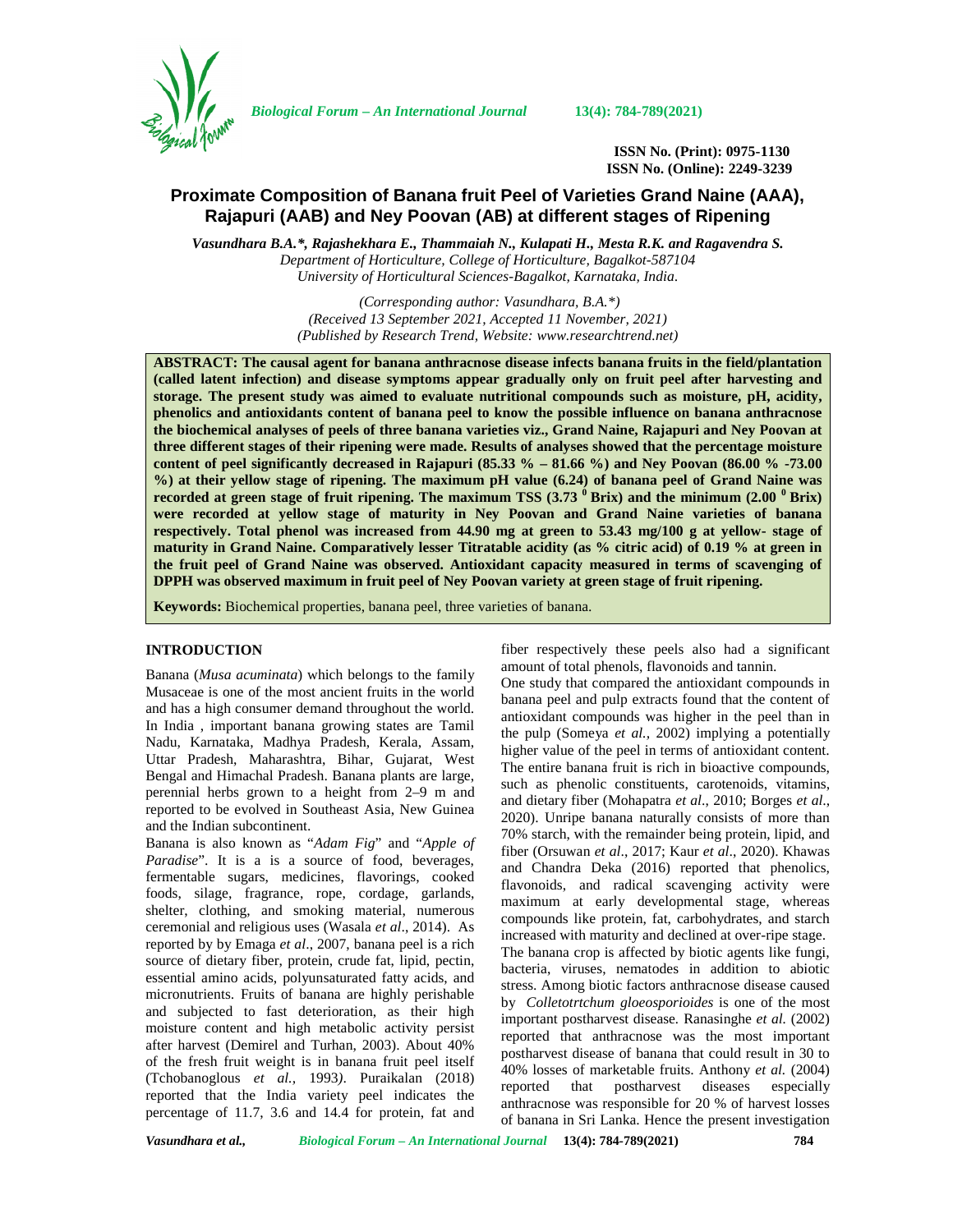was undertaken to know the influence of biochemical properties of banana peel on anthracnose disease.

### **MATERIAL AND METHODS**

Different physico-chemical properties of three banana varieties v*iz*., Grand Naine, Rajapuri and Ney Poovan at different stages of their ripening green (< 12 weeks after flowering), green to yellow (12-17 weeks after flowering) and yellow stage (< 17 weeks after flowering) were used for investigation.

## *A. Moisture (%) content of banana peel*

Five gram of the peel sample was taken in apre weighed Petri dish and dried in an oven at 70°C till constant weight. The per cent moisture in fruit peel was calculated using the following formula

(Weight of fresh sample - Weight of dry sample)

Moisture content (%) **= -----------------------------------------------------------** × 100

## Weight of fresh sample

**pH of banana peel.** The pH of banana peel sample was estimated by crushing 2 g of banana peel in 2ml of distilled water and pH was measured by using pH meter.

**Total Soluble Solids (<sup>0</sup>Brix) of banana peel.** One gram of banana peel sample was crushed in 2ml of distilled water and the Total soluble solid (TSS) content was carried out by using ERMA hand refractometer.

**Total phenolics of banana peel.** The total phenolic content of banana peel was estimated by using the Folin and Ciocalteu reagent method following catechol as standard. Briefly, 1g of banana peel was mixed with 10 ml of water from this 0.1 ml of sample was taken and mixed with 1 ml of 10 % v/v Folin - ciocalteu reagent. After 5min, 2ml of 20 % sodium carbonate was added and incubated the tubes at room temperature for 15 min.

The obserbance of blue colour from sample was measured at 765nm and expressed total phenols as mg catechol equivalent per gram of banana peel (Madaan *et al.,* 2011).

### *B. Acidity (%) content of banana peel*

The titratable acidity of banana peel was estimated by titration method. Briefly, 2 g of sample was taken in a conical flask and volume made up 100 ml with distilled water from this 15 ml of sample was taken and titrated against 0.1 N NaOH using phenolphthalein as indicator dye till a permanent pink colour was appeared. The volume of NaOH solution required from titration was noted and the acidity value was expressed as % citric acid equivalent.

## Acidity (%) = Titre value  $\times$  Normality of NaOH  $\times$  Volume made up  $\times$  Eq. wt. of acid  $\times$  100 Volume of sample taken  $\times$  weight of sample  $g \times 100$

#### *C. Total antioxidant capacity of banana peel*

Total antioxidant activities of banana peel samples were estimated by Molybdate assay (Kalava and Menon 2012). Briefly, 1 gm of sample mixed in 2 ml of distilled water from this 0.1 ml of sample solution was taken and mixed with 1ml of reagent solution (0.6M sulphuric acid, 28 mM sodium phosphate and 4mM ammonium molybdate) in tubes. The tubes were capped and incubated at 95°C for 90 min. After cooling down to room temperature, the light absorbance was measured at 695 nm. Total antioxidant capacity was expressed in terms of Ascorbic Acid Equivalent Antioxidant Capacity (AEAC).

 $AEAC = (Ab control - Ab sample) / (Ab control - Ab)$ ascorbic acid)  $\times$  concentration of ascorbic acid (mg/mL)  $\times$  volume of extract (mL) used  $\times$  100/g sample

Where, Ab is Absorbance at 695 nm.

#### **RESULT AND DISCUSSION**

#### *A. Per cent moisture content of banana peel*

The data on per cent moisture contents of banana peels of three varieties at their three maturity stages are given in Table 1. In Rajapuri (85.33 % – 81.66 %) and Ney Poovan (Ealakki Bale) (86.00 % -73.00 %), the per cent moisture contents in peel decreased significantly from green – to yellow stage of maturity. Non-significant loss of per cent moisture was recorded in banana peel of Grand-Naine variety. Adeyemi and Oladiji (2009) reported that the moisture contents of 73.47 %, 77.19 %, and 79.22 % in unripe, ripe and overripe banana fruits respectively. Moisture content of 87.88% in *Musa balbisiana* varieties have been reported by Hamid *et al*. (2016). Obiageli *et al*. (2016) reported higher moisture content of 71.37%in banana at its immature stage the high moisture content was an indication that the fruit cannot be stored for a long period and it leads to fungal disease development.

**P H of banana peel.** The pH of banana peels of three banana varieties measured at their three maturity stages at are presented in Table 2. Highest pH of 6.24, 5.91 and 5.63 was noticed in the banana peel of banana variety Grand Naine of green, green to yellow and yellow stages of fruit variety than the Rajapuri (5.81, 5.83 and 5.77) and Ney Poovan (5.88, 5.66 and 5.37) at green, green to yellow and yellow stage of maturity respectively. pH of fruit peel exudates as reported by De Cost and Chandima (2014) cultivars Seenikehel (AAB), Alukehel (AAB) and Mondan (ABB) were greater than 6.0 at mature unripe stage and banana were moderately susceptible to anthracnose disease. According to Alkarkhi *et al.* (2011), the pH value for ripe banana peel lies between 4.86 and 5.69 and for unripe fruits between 4.30 and 5.33. During natural ripening pH of fruit tissues increases (2-6.1) as reported in the pericarp of avocado (Kramer *et al.,* 2006).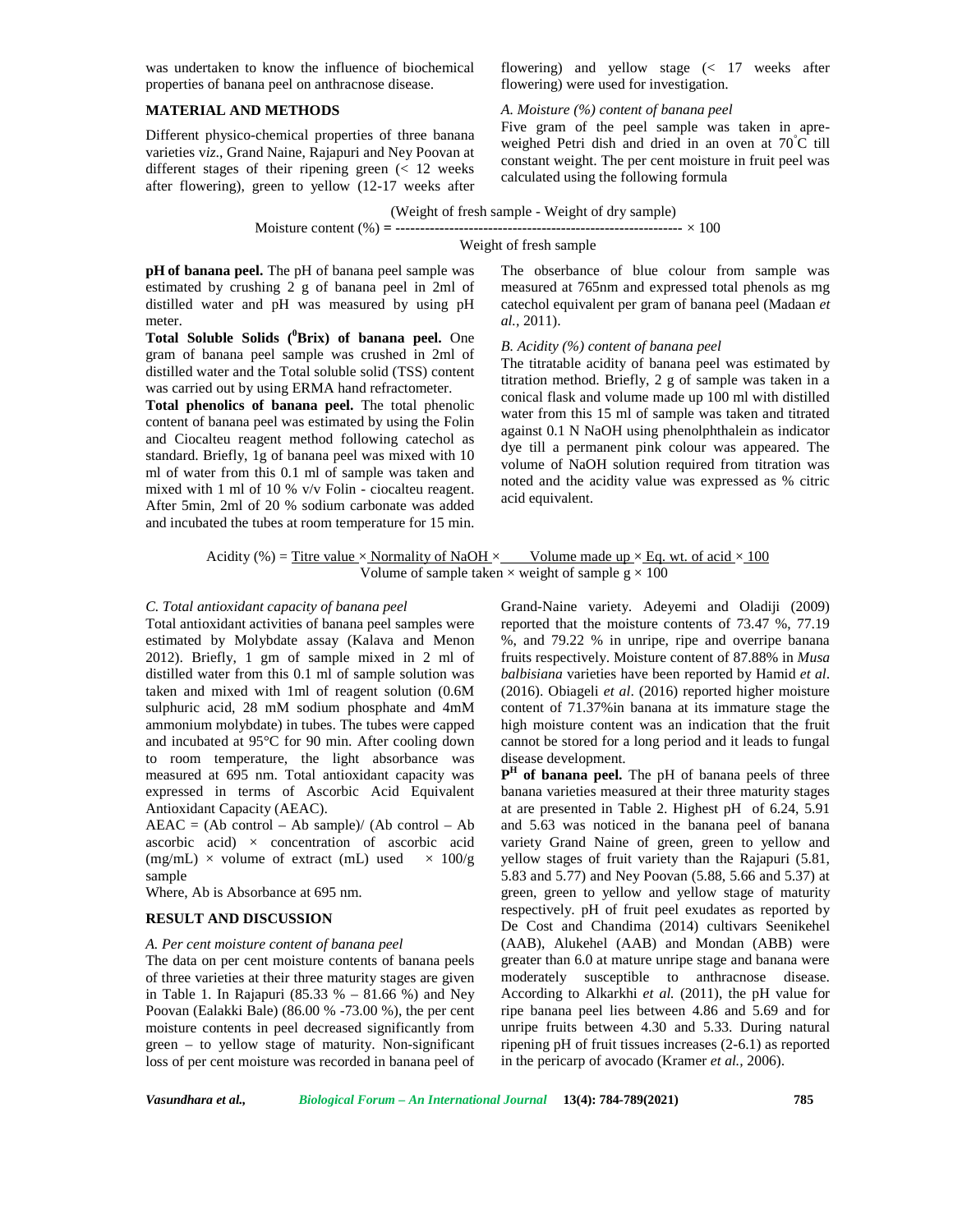**Table 1: Percent Moisture contents of banana peel at different stages of fruit maturity.**

|                       | <b>Maturity stage</b> |                       |                     |
|-----------------------|-----------------------|-----------------------|---------------------|
| <b>Banana</b> variety | Green stage           | Green to yellow stage | <b>Yellow stage</b> |
| <b>Grand Naine</b>    | 87.00                 | 87.33                 | 88.00               |
| Rajapuri              | 85.33                 | 83.66                 | 81.66               |
| <b>Nev Poovan</b>     | 86.00                 | 82.66                 | 73.00               |
| Mean                  | 86.11                 | 84.55                 | 80.88               |
| <b>F</b> test         | Stage**               | Varieties**           | Stage*Varieties**   |
| S. Em $\pm$           | 0.40                  | 0.47                  | 0.81                |
| $CD$ at $1\%$         | 1.18                  | 1.36                  | 2.36                |

\*\*---Statistically significant at 1 %

**Table 2: pH of banana peel at different stages of fruit maturity.**

|                       | <b>Maturity stage</b> |                              |                     |
|-----------------------|-----------------------|------------------------------|---------------------|
| <b>Banana</b> variety | Green stage           | <b>Green to yellow stage</b> | <b>Yellow stage</b> |
| <b>Grand Naine</b>    | 6.24                  | 5.91                         | 5.63                |
| Rajapuri              | 5.81                  | 5.83                         | 5.77                |
| <b>Nev Poovan</b>     | 5.88                  | 5.66                         | 5.37                |
| Mean                  | 5.98                  | 5.80                         | 5.59                |
| <b>F</b> test         | Stage**               | Varieties**                  | Stage*Varieties**   |
| S. Em $\pm$           | 0.03                  | 0.03                         | 0.05                |
| $CD$ at $1\%$         | 0.11                  | 0.12                         | 0.22                |

\*\*---Statistically significant at 1 %

**Total Soluble Solids (<sup>0</sup>Brix) in banana peel.** The data on TSS  $(^{0}Brix)$  content of banana fruit peel of three varieties of banana at three different stages of fruit maturity are presented in Table 3. The maximum (3.73°Brix) and the minimum (2.00 °Brix) TSS contents were recorded in Ney Poovan and Grand Naine varieties of banana at their yellow stage of maturity respectively. In Rajapuri banana variety the TSS contents increased from 0.80 - 3.00°Brix in peel from green stage to yellow stage of fruit maturity, where as in Grand Naine and Ney Poovan banana variety the TSS contents increased from 1.00 - 2.00°Brix and 1.00-3.73°Brix peel from green stage to yellow stage of fruit maturity respectively. The lower TSS in green banana is acceptable since it is known that amylase, sucrose synthases and invertase can act in the degradation of starch formation and accumulation of soluble sugars (Emaga *et al,* 2007; Terra *et al.,* 1983). Unripe fruits have high starch content, which is hydrolysed with ripening, resulting in sugar accumulation; and the soluble solids content is an indicative of the sugar content in the fruit (Aquino, 2014). Sahil *et al.* (2018) reported the TSS between 1.4 to 5 °Brix in the order of Ripe Banana Pulp> Ripe Banana Peel> Green Banana Peel>Green Banana Pulp.

| <b>Banana</b> variety | <b>Maturity stage</b> |                       |                     |
|-----------------------|-----------------------|-----------------------|---------------------|
|                       | Green stage           | Green to yellow stage | <b>Yellow stage</b> |
| <b>Grand Naine</b>    | 1.00                  | 1.30                  | 2.00                |
| Rajapuri              | 0.80                  | 1.23                  | 3.00                |
| <b>Nev Poovan</b>     | 1.00                  | 1.10                  | 3.73                |
| Mean                  | 0.93                  | 1.21                  | 2.91                |
| F test                | Stage**               | Varieties**           | Stage*Varieties**   |
| S. Em $\pm$           | 0.06                  | 0.07                  | 0.12                |
| $CD$ at $1\%$         | 0.23                  | 0.27                  | 0.46                |

**Table 3: Total Soluble Solutes (TSS** °**Brix) contents of banana peel at different stages of fruit maturity.**

\*\*---Statistically significant at 1 %

**Total phenolics of banana peel.** The total phenol contents in peels of three varieties of banana at three maturity stages were estimated and expressed as mg catechol equivalent per 100 g of peel (Table 4). An increased total phenols from 44.90 mg at green to 53.43 mg at yellow stage of maturity per 100 g of peel was recorded only in the Grand Naine variety of banana. In other two banana varieties the total phenolics decreased at all the three stages of fruit maturities. Fatemeh *et al*. (2012) found the total phenol of cavendish banana peel from  $1.31 - 3.99$  g GAE/100 g of sample. According to Bakar *et al*. (2018) total phenolic content was highest in

Tanduk (54.60 mg GAE/ g) followed by Rastali (37.69 mg GAE/g), Berangan (33.61 mg GAE/g) and Nangka (28.63 mg GAE/g) BPF banana varieties. Shyamala and Prakash (2011) reported the nutritional composition, antioxidant components of fruit peels of three varieties of banana *viz.,'Pachabale'*, '*Yelakkibale'* and *'Nendran'.* Polyphenols were in the range of 200-850 mg TAE/100g of peel. A recent report based on molecular analyses suggested that phenolic compounds might be reason for variations in the susceptibility of banana to crown rot and anthracnose diseases (Ewane *et al*., 2012).

*Vasundhara et al., Biological Forum – An International Journal* **13(4): 784-789(2021) 786**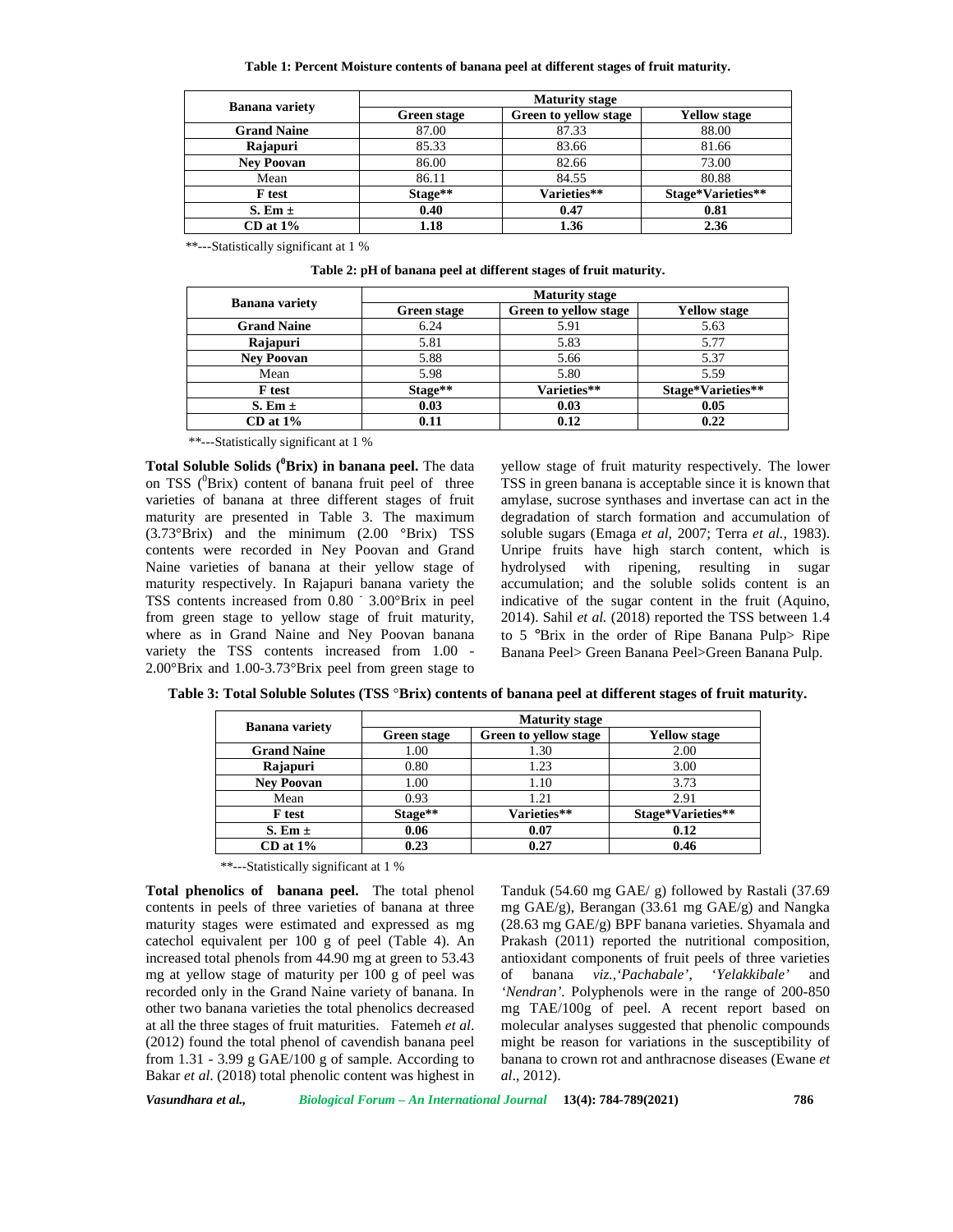|                       | <b>Maturity stage</b> |                                 |                     |
|-----------------------|-----------------------|---------------------------------|---------------------|
| <b>Banana</b> variety | <b>Green stage</b>    | <b>Green to yellow</b><br>stage | <b>Yellow stage</b> |
| <b>Grand Naine</b>    | 44.90                 | 57.00                           | 58.43               |
| Rajapuri              | 54.27                 | 53.51                           | 53.30               |
| <b>Nev Poovan</b>     | 55.56                 | 54.64                           | 53.37               |
| Mean                  | 51.57                 | 55.05                           | 55.03               |
| <b>F</b> test         | Stage**               | Varieties**                     | Stage*Varieties**   |
| S. Em $\pm$           | 1.65                  | 1.90                            | 3.30                |
| $CD$ at $1\%$         | 6.52                  | 7.53                            | 13.05               |

**Table 4: Total phenol content (mg catechol/100g) of banana peel at different stages of fruit maturity.**

\*\*---Statistically significant at 1 %

#### *B. Acidity (%) content of banana peel*

Acid contents expressed in per cent citric acid in banana peels of three varieties of banana at three maturity stages are presented in table 5. Comparatively lesser Titratable acidity of 0.19, 0.24 and to 0.29 % at green, green to yellow and yellow stage respectively was obtained in the fruit peel of Grand Naine banana variety than of other two varieties Rajapuri at green (0.28 %), green to yellow (0.31 %) and yellow (0.33 %) and Ney Poovan0.20, 0.33 and 0.38 % at green, green to yellow and yellow stage respectively. Observations of lower acidity at unripe stages of banana have made by Bleinroth & Medina (1995). Acidity increases as fruit ripening process increases until a maximum at yellow colour of the peel and then decreases as fruit senescence begins. Shyamala and Prakash (2011), found that the vitamin C content was high in banana peels variety (Yelakkibale) (17.83 mg/100 g dw) contrasted with the other two variety and biochemical roles.

## *C. Total antioxidants content in banana peel*

Abilities of antioxidation of free radicals of fruit peels of three banana varieties were studied using a free radical DPPH (2, 2-diphenyl-1-picrylhydrazyl). The data presented in table 6 clearly indicated that the per cent maximum DPPH scavenging activities of 36.25, 31.75 and 26.08 were observed in the fruit peel of Ney Poovanat green, green-yellow and yellow stage of ripening respectively. At yellow stage of fruit maturity, the DPPH radical scavenging activities in peels of Rajapuri and Grand Naine banana varieties were 11.75 and 14.66 per cent of Ney Poovan. The findings (Shanthy *et al*., 2011) suggest that the unripe banana peel sample had higher antioxidant potency than ripe and over ripe ones. Nagarajaiah and Prakash (2011) reported that higher free radical scavenging activity (90 %) was obtained in Nendran peel in ethanol extract compared to aqueous (64%) and methonol extract (62 %).

**Table 5: Titratable acidity (citric acid g/100g) of banana peel at different stages of fruit maturity.**

| Banana variety     | <b>Maturity stage</b> |                       |                     |
|--------------------|-----------------------|-----------------------|---------------------|
|                    | Green stage           | Green to yellow stage | <b>Yellow stage</b> |
| <b>Grand Naine</b> | 0.19                  | 0.24                  | 0.29                |
| Rajapuri           | 0.28                  | 0.31                  | 0.33                |
| <b>Nev Poovan</b>  | 0.20                  | 0.33                  | 0.38                |
| Mean               | 0.22                  | 0.29                  | 0.33                |
| <b>F</b> test      | Stage**               | Varieties**           | Stage*Varieties**   |
| S. Em $\pm$        | 0.01                  | 0.01                  | 0.02                |
| $CD$ at $1\%$      | 0.04                  | 0.05                  | 0.08                |

\*\*---Statistically significant at 1 %

**Table 6: Antioxidant (DPPH) (%) content of banana peel at different stages of fruit maturity.**

| <b>Banana</b> variety | <b>Maturity stage</b> |                       |                     |
|-----------------------|-----------------------|-----------------------|---------------------|
|                       | Green stage           | Green to yellow stage | <b>Yellow stage</b> |
| <b>Grand Naine</b>    | 29.25                 | 16.25                 | 14.66               |
| Rajapuri              | 28.41                 | 21.08                 | 11.75               |
| <b>Nev Poovan</b>     | 36.25                 | 31.75                 | 26.08               |
| Mean                  | 31.30                 | 23.02                 | 17.50               |
| <b>F</b> test         | Stage**               | Varieties**           | Stage*Varieties**   |
| S. Em $\pm$           | 0.22                  | 0.25                  | 0.44                |
| $CD$ at $1\%$         | 0.86                  | 1.00                  | 1.73                |

\*\*---Statistically significant at 1 %

**CONCLUSION** From the above study it can be concluded that the proximate analysis of banana peel cv. Grand Naine

*Vasundhara et al., Biological Forum – An International Journal* **13(4): 784-789(2021) 787**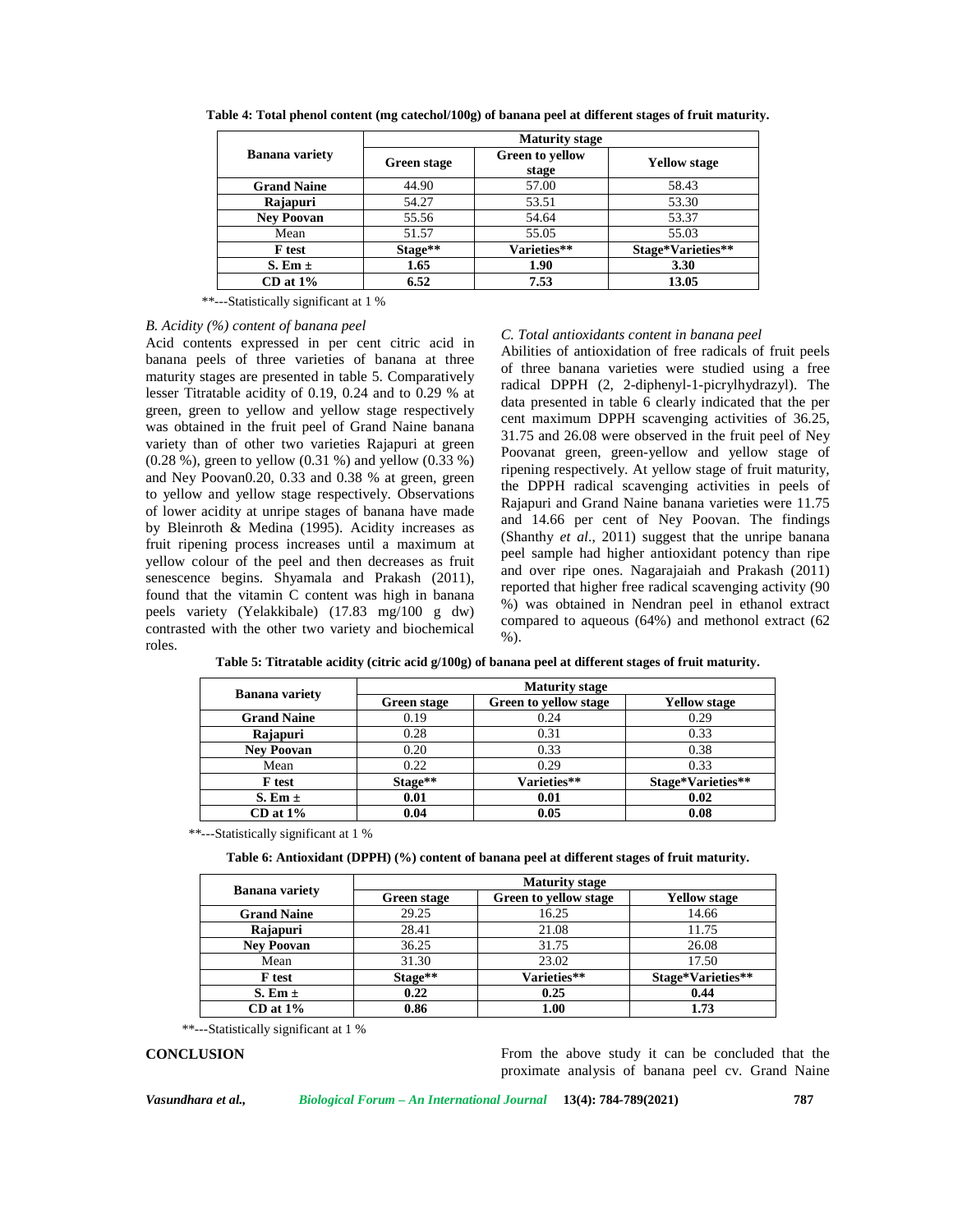exhibited the maximum moisture content, pH, total phenol, TSS of banana peel. Ney Poovan fruit peel at yellow stage showed highest Titratable acidity, DPPH scavenging activities. Above these results indicate that different chemical composition of banana peel helps to know either susceptible or resistant to anthracnose disease of banana. Further studies are needed for isolation of the other active ingredients, and evaluation of cytotoxicity effects.

**Acknowledgments.** The authors acknowledge the help rendered by the guide, members and department of microbiology, college of Horticulture Bagalkot.

## **REFERENCES**

- Adeyemi, O. S. and Oladiji, A. T. (2009). Compositional changes in banana (*Musa* spp.) fruits during ripening. *African Journal of Biotechnology*, *8*(5): 858-859.
- Alkarkhi, A. F. M., Shin, Y., and Mat, A. (2011). Comparing physicochemical properties of banana pulp and peel flours prepared from green and ripe fruits. *Food Chemistry*, *129*(2): 312-318.
- Anthony, S., Abeywickrama, K., Dayananda, R., Wijeratnam Shanthi, W. and Arambewela, L. (2004). Fungal pathogens associated with banana fruit in Sri Lanka, and their treatment with essential oils. *Mycopathology, 157*: 91- 97.
- Aquino, C. F. (2014). Característicasfísicas e químicas e potencialantioxidante dos frutos de 15 cultivares de bananeiras, P. 131
- Bakar, S. K. S., Ahmad, N., Jailani, F. (2018). Chemical and functional properties of local banana peel flour. *Journal of Food and Nutrition Research*, *6*(8): 492- 496.
- Bleinroth, E. W., & Medina, J. C. (1995). Banana: cultura, matéria-prima, processamento e aspectos econômicos.
- Borges, C., Maraschin, M., Coelho, D., Leonel, M., Gomez, H., Belin, M., Diamante, M., Amorim, E., Gianeti, T., Castro, G. (2020). Nutritional value and antioxidant compounds during the ripening and after domestic cooking of bananas and plantains. *Food Research International*, *132*: 109061.
- De Cost, D. M. and Chandima, A. A. G. (2014). Effect of exogenous pH on development and growth of *Colletotrichum musae* and development of anthracnose in different banana cultivars in Sri Lanka. *Journal of Nature Science Found. Sri Lanka*, *42*(3): 229-240.
- Demirel, D. and Turhan, M. (2003). Air-drying behavior of Dwarf and Gross Michel banana slices. *Journal of Food Engineering, 59*: 1-11.
- Emaga, T. H., Andrianaivo, R. H., Jean., B. W. and Paquot., T. M. (2007). Effects of the stage of maturation and varieties on the chemical composition of banana and plantain peels. *Food Chemistry*, *103*(2): 590-600.
- Ewane, C. A., Lepoivre, P., Bellaire, L. D. and Lassois, L. (2012). Involvement of phenoliccompounds in the susceptibility of bananas to crown rot. A review. *Biotechnological Agronomical Social Environment*, *16*(3): 393-404.
- Fatemeh, S. R., Saifullah, R., Abbas, F. M. A., Azhar, M. E. (2012). Total phenolics, flavonoids and antioxidant activity of banana pulp and peel flours: influence of variety and stage of ripeness. *International journal of Food Research*, *19*(3): 1041-1046.
- Hamid, H. A., Masripan, N. A. B., Abdallah, M. F. B. and Shyamala, B. Hasan, R. (2016). Characterization of raw and ripen of

banana peel was less and its oils extraction using soxhlet method. *International journal of applied chemistry*, *12*(1): 1-5.

- Kalava. S. V. and Menon, S. G. (2012). *In vitro* free radical scavenging activity of aqueous extraction from the mycelia of *Volvariella Volvacea* (Bullierd ex fries) singer. *International journal of current pharmacology, 4* (3): 94-100.
- Kaur, L., Dhull, S.B., Kumar, P., Singh, A. (2020). Banana starch: properties, description, and modified variations - A review. *International journal of macromolecular biology, 165*: 2096–2102.
- Khawas, P. and Chandra Deka, S. (2016). Comparative Morphological, and Diffractogram Study on Culinary Banana (Musa ABB) Peel at Various Stages of Development. *International Journal of Food Properties*, *19*: 2832–2853.
- Kramer, H. H. Servi, E. Katan, T. Rollin, J. Okon, Y. and Prusky, D. Y. (2006). Effect of ammonia production by *Colletotrichum gloeosporioides*on *pel B*activation, pectate lyase secretion, and fruit pathogenicity. *Applied and Environmental Microbilogy, 72*(2): 1034- 1039.
- Madaan, R., Bansal, G., Kumar, S. and Sharma, A. (2011). Estimation of total phenols and flavonoids in extracts of *Actaea spicata* roots and antioxidant activity studies. Indian *Journal of Pharmaceutical Studies*, *73*(6): 666–669.
- Mohapatra, D., Mishra, S., Sutar, N. (2010). Banana and its by-product utilisation: An overview. *Journal of scientific and industrial studies*, *69*: 323–329.
- Nagarajaiah, S. B. and Prakash . J. (2011). Chemical composition and antioxidant potential of peels from three varieties of banana. *Asian journal of food agriculture industry, 4*: 31-46.
- Obiageli, O. A., Ukamaka, O. G., Pauline, I. A. and Helen, O. N. (2016). Glycoside, moisture and dry matter compositions of fruits of three *musaspecies* at three stages of development. IOSR . *Journal of pharmalogy and Biological Sciences, 11*(3): 66-67.
- Orsuwan, A. and Sothornvit, R. (2017). Effect of banana and plasticizer types on mechanical, water barrier, and heat sealability of plasticized banana-based films. *Journal of Food Processing and Preservation, 42*: 13380.
- Puraikalan, Y. (2018). Characterization of Proximate, Phytochemical and Antioxidant Analysis of Banana (*Musa sapientum*) Peels/Skins and Objective Evaluation of Ready to Eat /Cook Product made with Banana Peels. *Current Research in Nutrition and Food Science*, *6*(2): 382-391.
- Ranasinghe, L.S., Jayawardena, B. and Abeywickrama, K. (2002). Use of waste generated from cinnamon bark oil extraction as a postharvest treatment of Embul banana. *Food Agricultural Environment, 1*: 340-344.
- Sahil, Z. A., Siddeeg, A., Taha, R. T. A., Bushra, M., Ammar, A. F. and Ali, A. O. (2018). Physicochemical and functional properties of pulp and peel flour of dried green and ripe banana (Cavendish). *International journal of Research in Agriculture Sciences, 4*(6): 2348–3997.
- Shanthy, S., Shadma, A., Priyanka, D. and Gyanendra Kumar, R. (2011). Antioxidant activity and protective effect of banana peel against oxidative hemolysis of human erythrocyte at different stages of ripening. *Applied Biochemistry and Biotechnology, 164*(7): 1192-206.
- N. and J. Prakash. (2011). Chemical composition and antioxidant potential of peels from

*Vasundhara et al., Biological Forum – An International Journal* **13(4): 784-789(2021) 788**